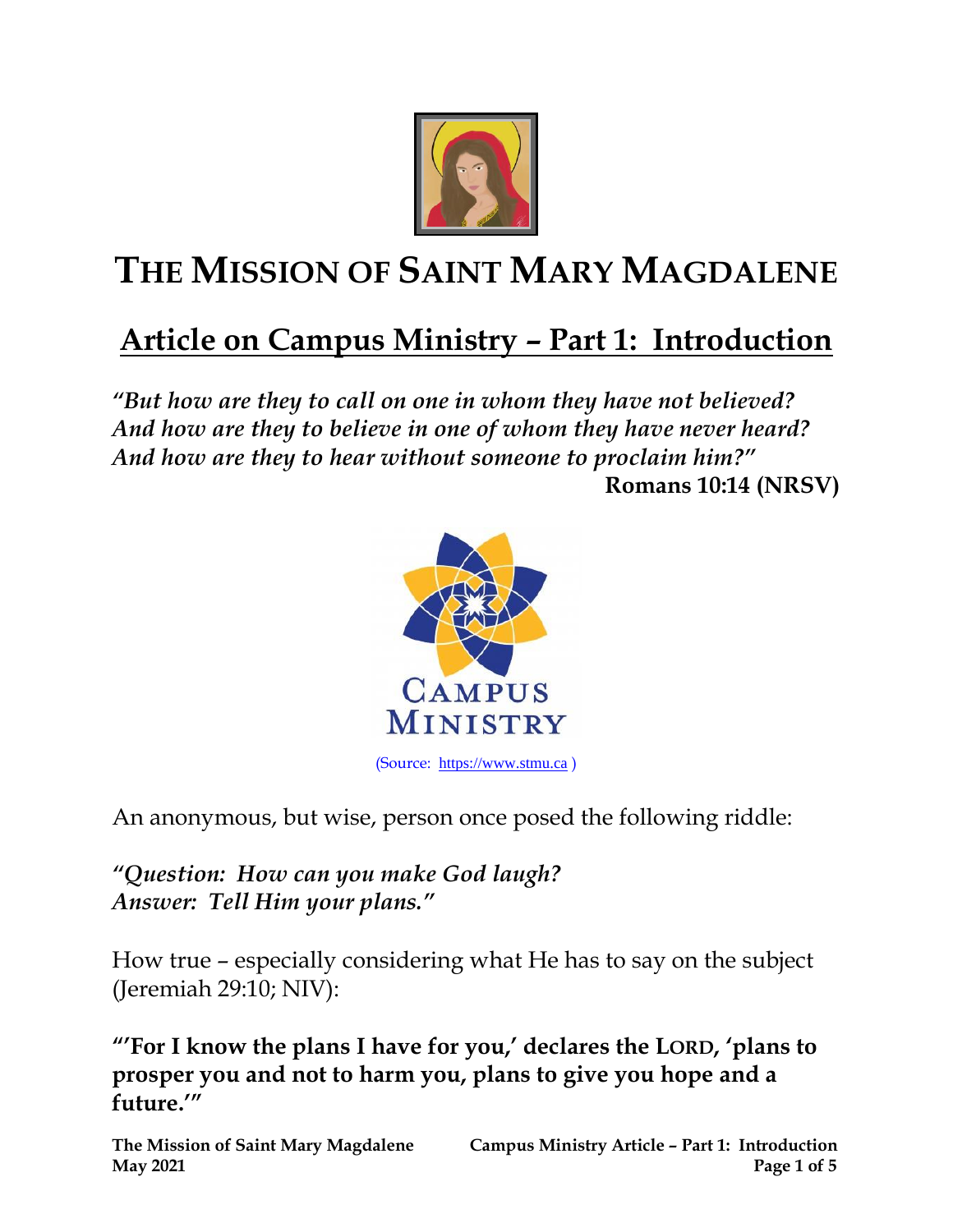For all who are endeavouring to discern and follow our Lord Jesus' holy ways – DAILY – in this life, particularly teens and young adults (that is, high school and university aged males and females who are still very much in the process of preparing for their futures), trying to muster up the patience to live for each day, as it comes, can be a daunting proposition to say the least, irrespective of Jesus' loving guidance (St. Matthew 6:34; NIV) to do so:

## *"Therefore do not worry about tomorrow, for tomorrow will worry about itself. Each day has enough trouble of its own."*

Hence the need for solid, Holy Scripture-based Christian Education (mixed in with a generous helping of interpersonal communication, friendship, and humour) as the foundation – and compass – for a successful ministry geared toward young men and women on our high school and university campuses.



(Source: DLE Archives)

According to Mark Wallace, Resonate Global Mission Leader for Campus Ministry for the Christian Reformed Church: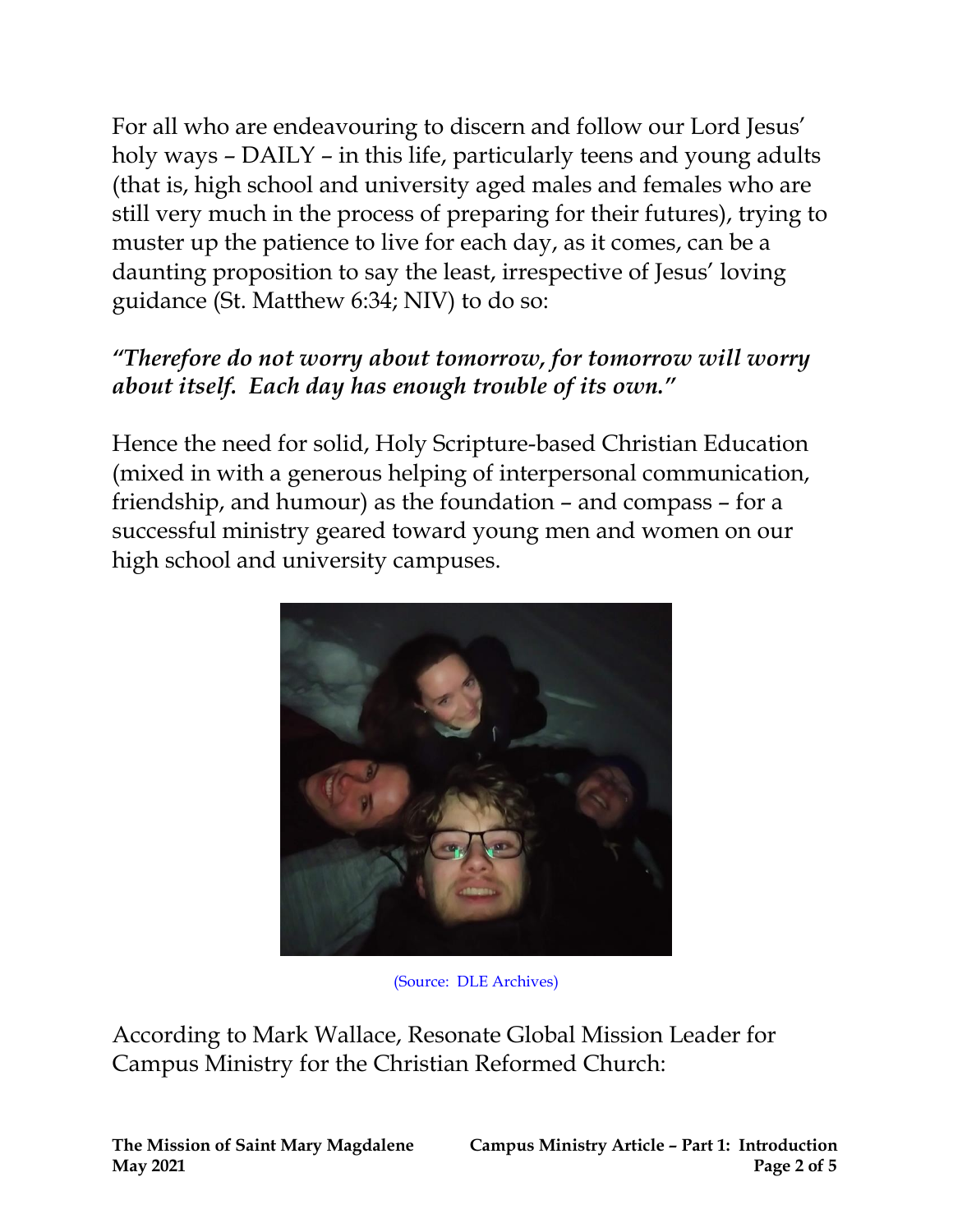*"…campus ministry seeks to develop and sustain transformational communities of students, staff and faculty at colleges and universities.*

*"Dr. Michael Fallon, Campus Minister at McMaster University describes it this way:* **'At the heart of Christian Reformed Campus Ministry is the conviction that Christ is in the process of reconciling "all things" to himself and that we are called to join him as coworkers in regaining his Kingdom. As such, we affirm an everyday, concrete spirituality that sees every person on campus as a potential agent of re-creation and every sin-tainted philosophy – every thought and academic discipline – as instituted in God and worthy of transformation.'**

*"What this looks like, and how it is implemented, varies from campus to campus. One thing is for sure, it always involves food, fellowship, thoughtful discussion and meaningful activities and outreach. Leadership development is a key focus with a view not only to impacting the campus, but providing leaders for the wider community and Church.*

*"Campus Ministry isn't a safe place to protect one's faith, but a safe place to grow, be challenged and transformed as vocations are discovered and pursued. It is a place you can invite others to join you in being a follower of Jesus Christ and to experience the challenges and joys of working alongside God in this world."*

InterVarsity Christian Fellowship (for which I worked as a counsellor with its "InterSchool Christian Fellowship" high school division at Cole Harbour High School in Cole Harbour, NS in the early 1990s), follows a similar mandate in: "helping young people meet Jesus," as emphasized on its webpage [\(https://ivcf.ca\)](https://ivcf.ca/):

*"'By students for students' has always been the theme of the ministry of InterVarsity. Birthed out of the student movement in the United Kingdom in 1929, we began as a small group of students and recent*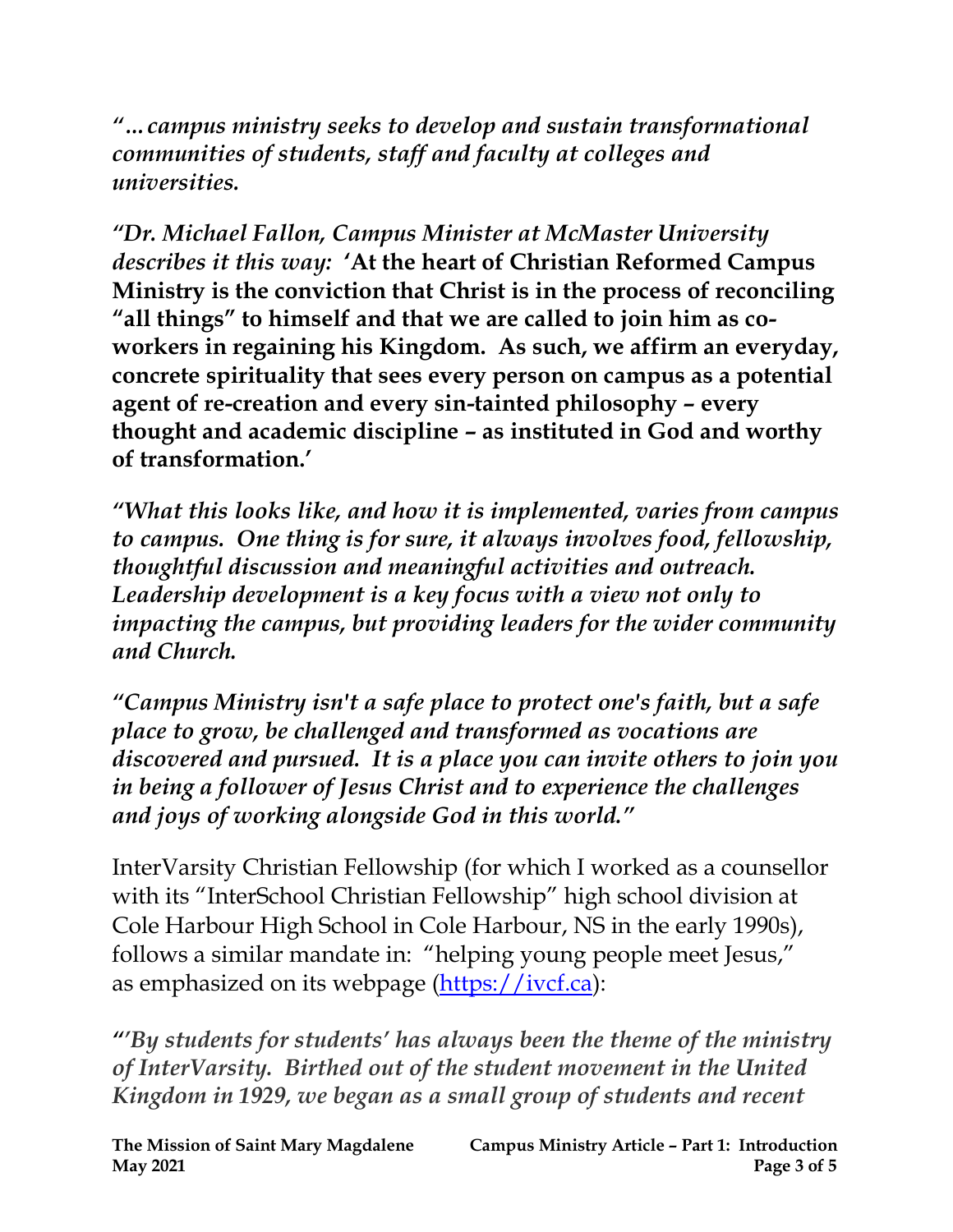*graduates, committed to one thing: sharing the message of Jesus Christ with student-aged Canadians. The mission of InterVarsity is to change radically the globe with that message, carried by young people to every corner of Canada and the world At InterVarsity, we want to partner with the Holy Spirit at high schools, universities, summer camps and around the world."*

The key to a successful campus ministry, in addition to copious amounts of food, music, friendship, and activities (including outreach), is **prayer**, and LOTS of it – not only on the part of the students themselves, but, rather, involving everyone affiliated with the life of the young person him or herself (such as parents, siblings, other relatives, friends, teachers, administration, and facility staff, to name a few).

Because, simply put: **PRAYER CHANGES THINGS.**



(Source: https://ivcf.ca/pray/)

As InterVarsity asserts on its "Prayer" page [\(https://ivcf.ca/pray/\)](https://ivcf.ca/pray/):

*"When you pray with us, you join the teen leader at summer camp who's talking to a camper about Jesus for the first time. You're there on campus as a student shares their struggles with our staff.*